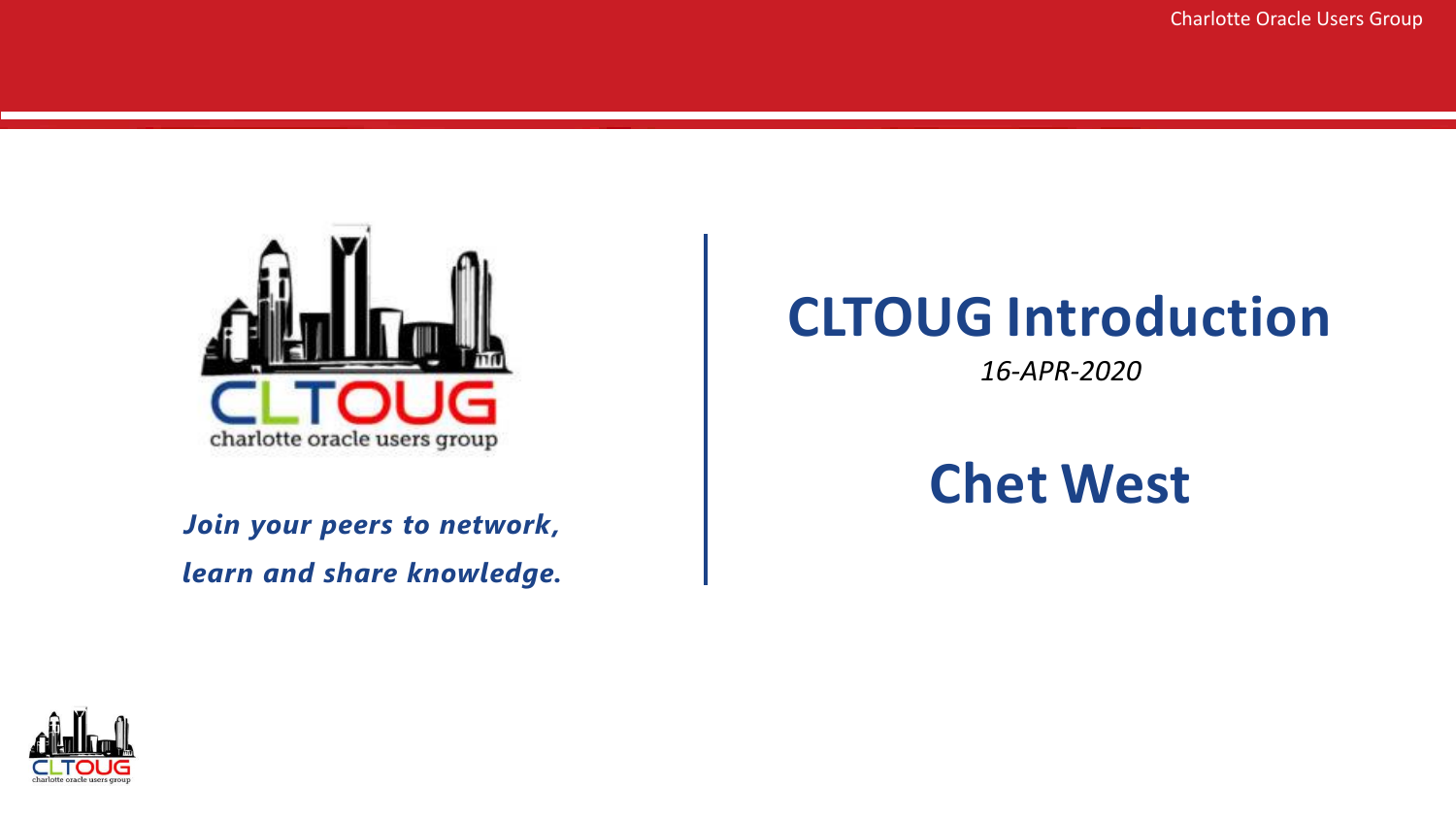#### **Agenda**

 CLTOUG Today's Discussion *Supported Oracle releases* Next Steps Wrap-Up

Introductions

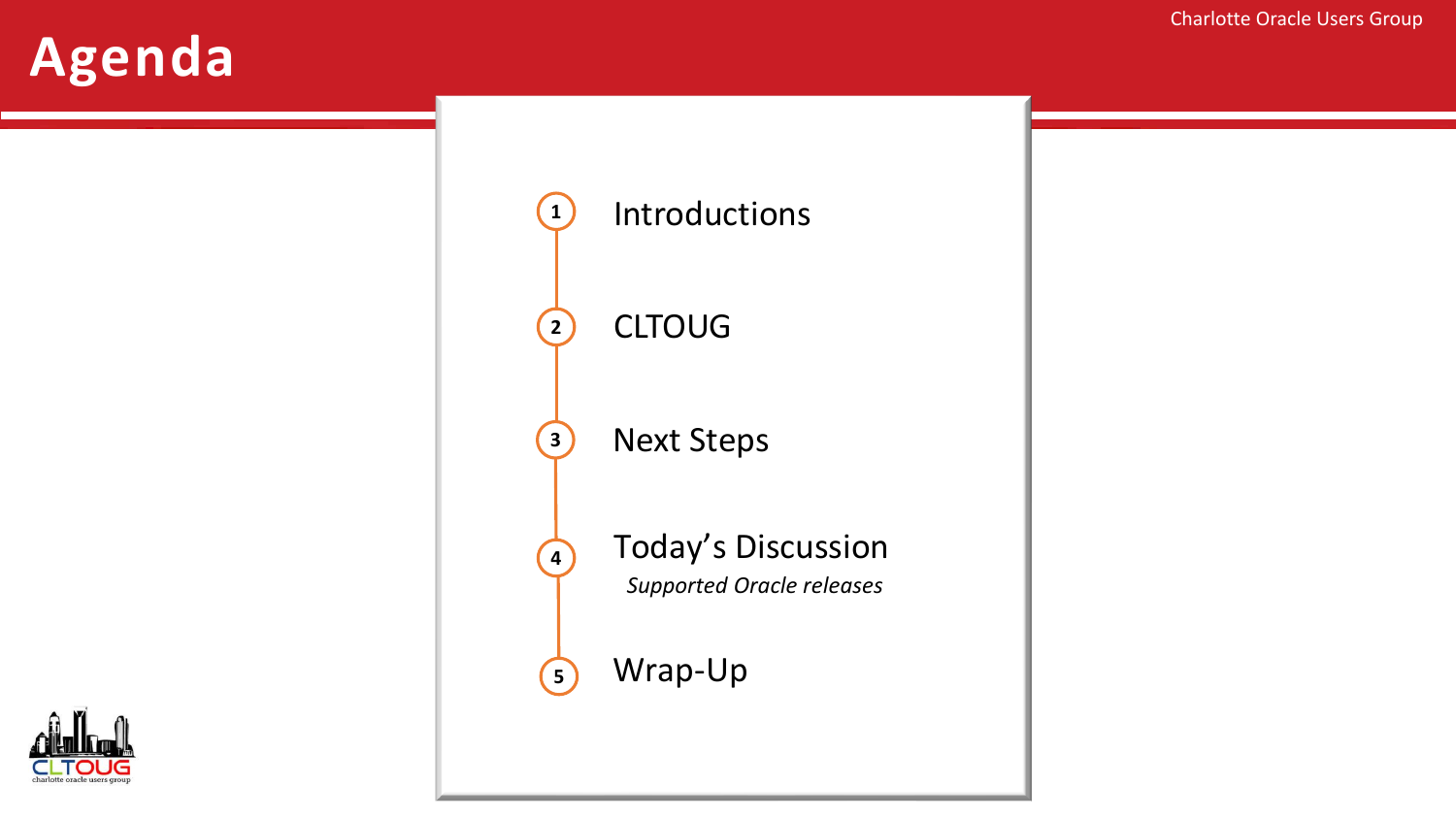#### **About Me**

# Chet West

- RadixBay VP Managed Services and Application Development
- 30 years of experience working with Oracle technologies
- Presenter at multiple international Oracle conferences and co-author of *Oracle Unleashed*
- US Air Force veteran
- BS Park University

#### My Hopes

- That our group helps our members to:
	- Network with other Oracle professionals
	- Enhance their skills
	- Make new friends!
	- Stay up-to-date on Oracle technologies
	- Exchange information and ideas
	- Share their knowledge

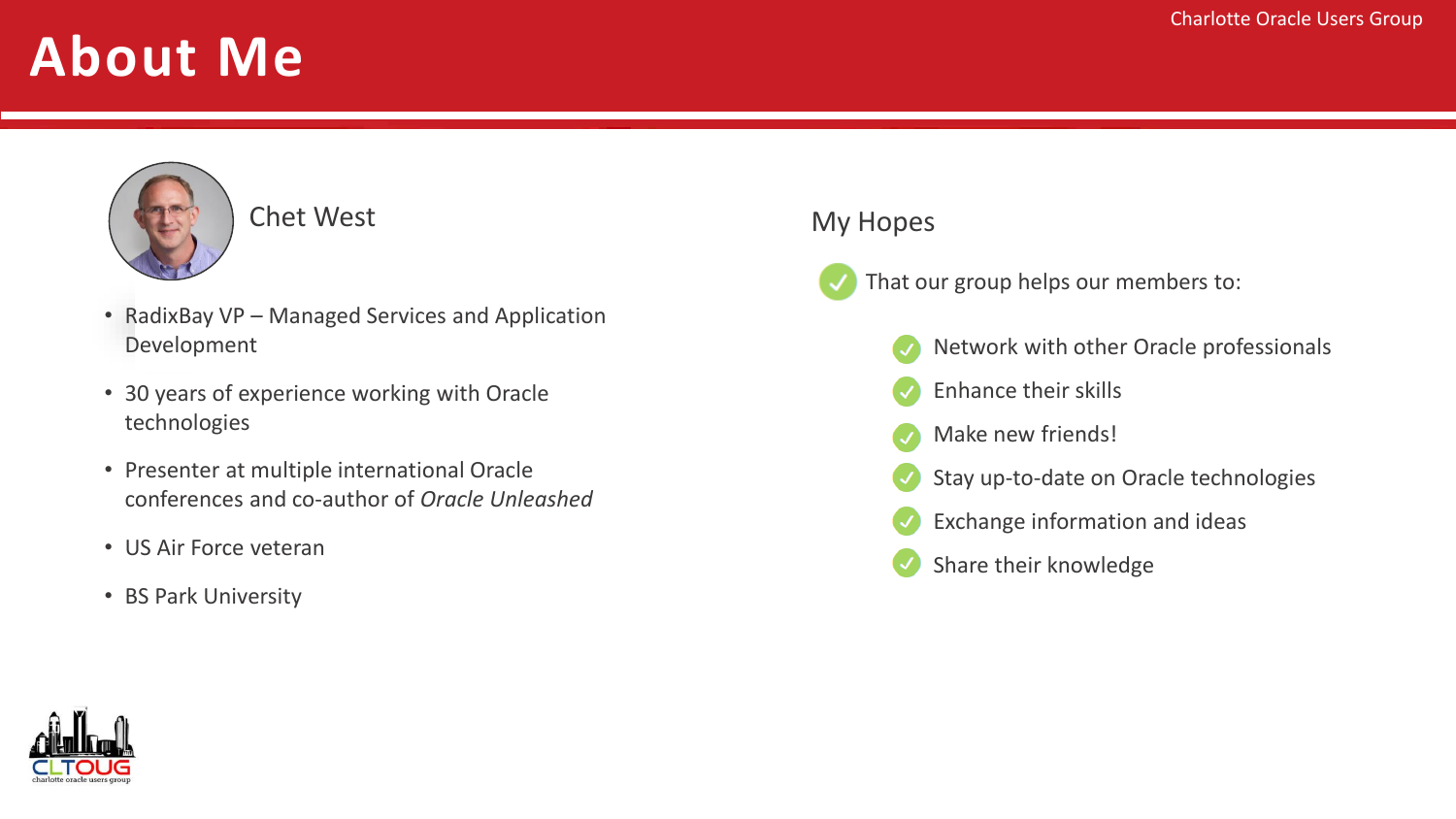#### **Group Discussion**





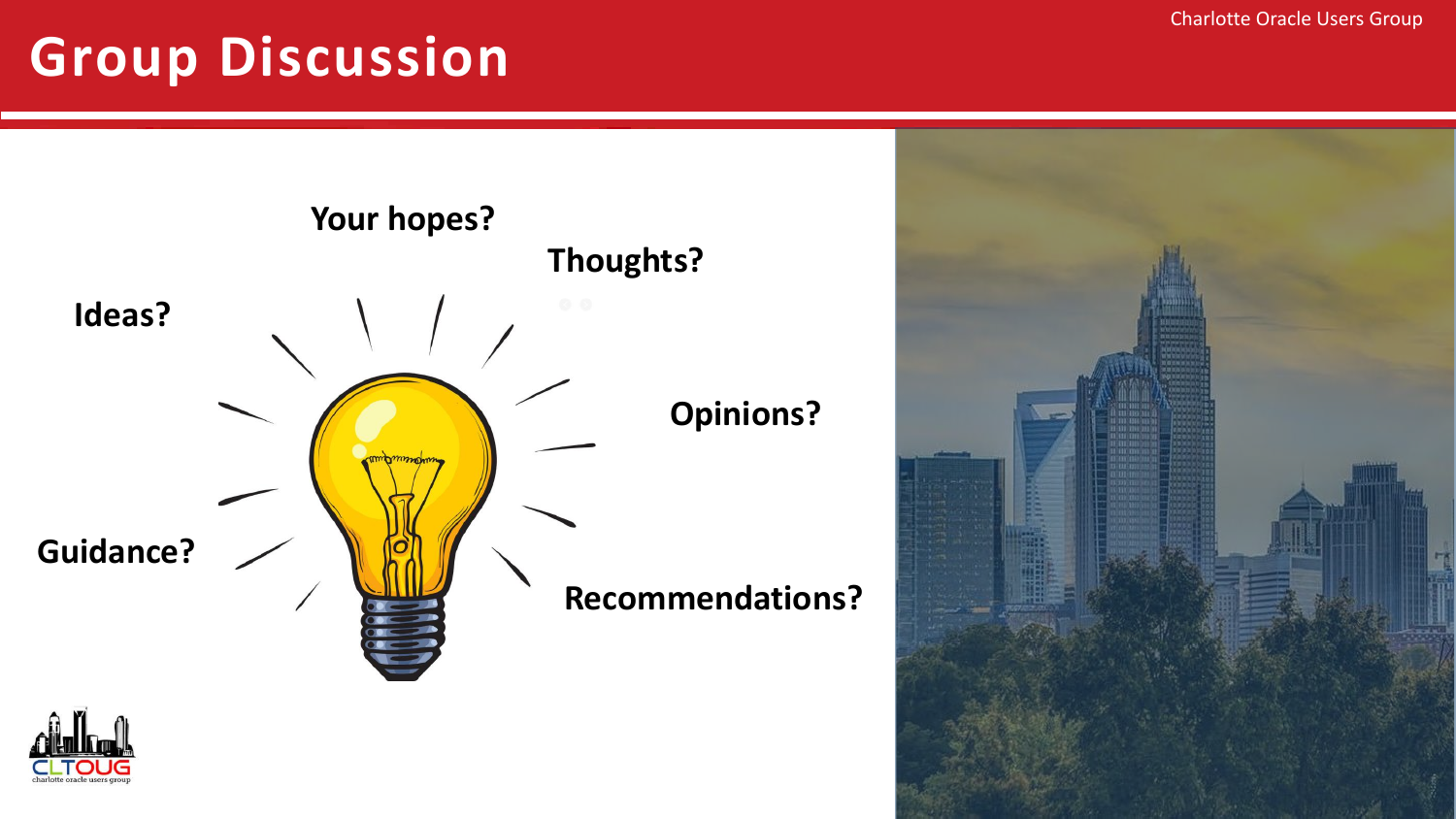#### **Group Development**



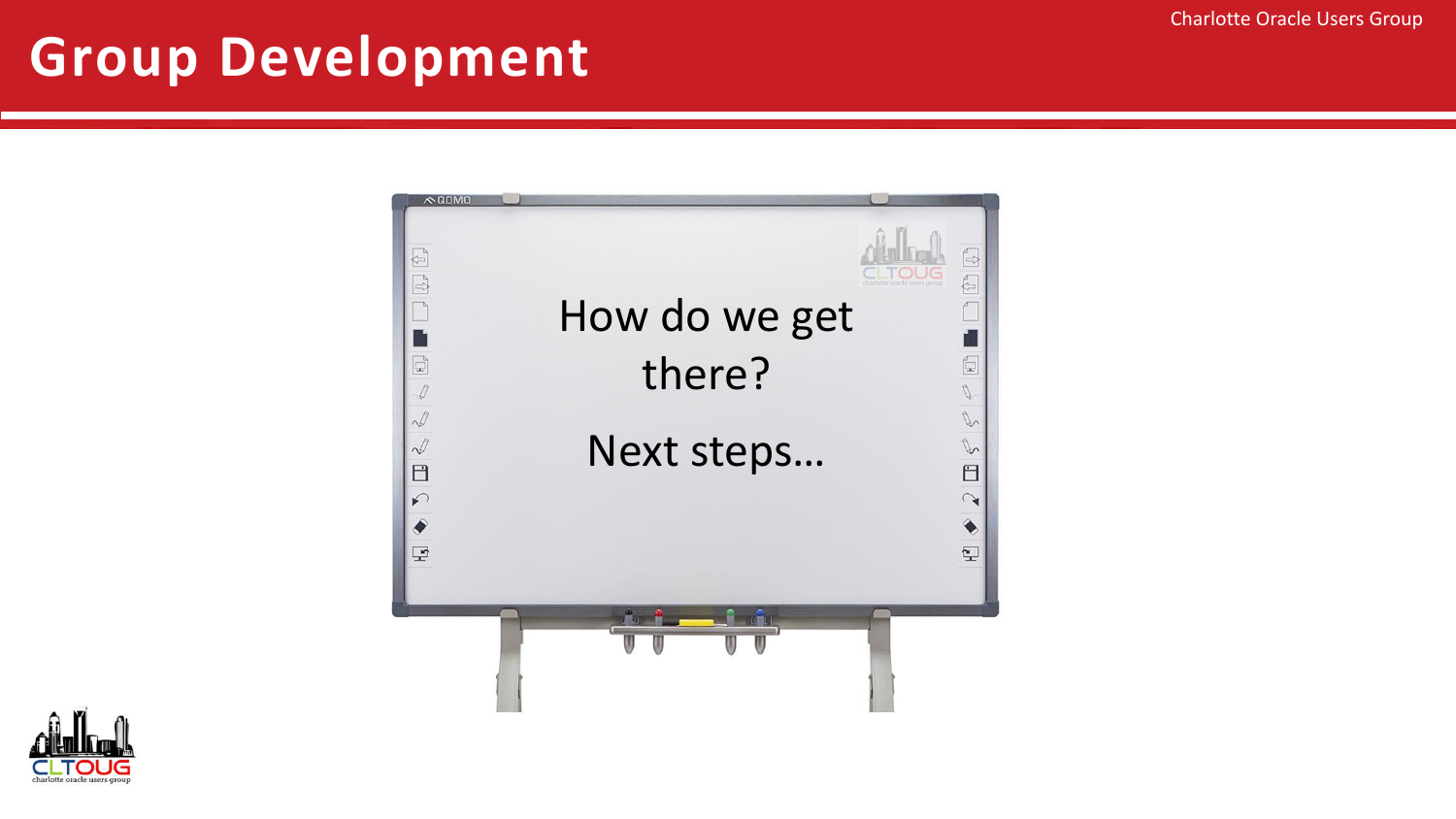Charlotte Oracle Users Group

#### **Today's Discussion**

## ORACLE® Software versions

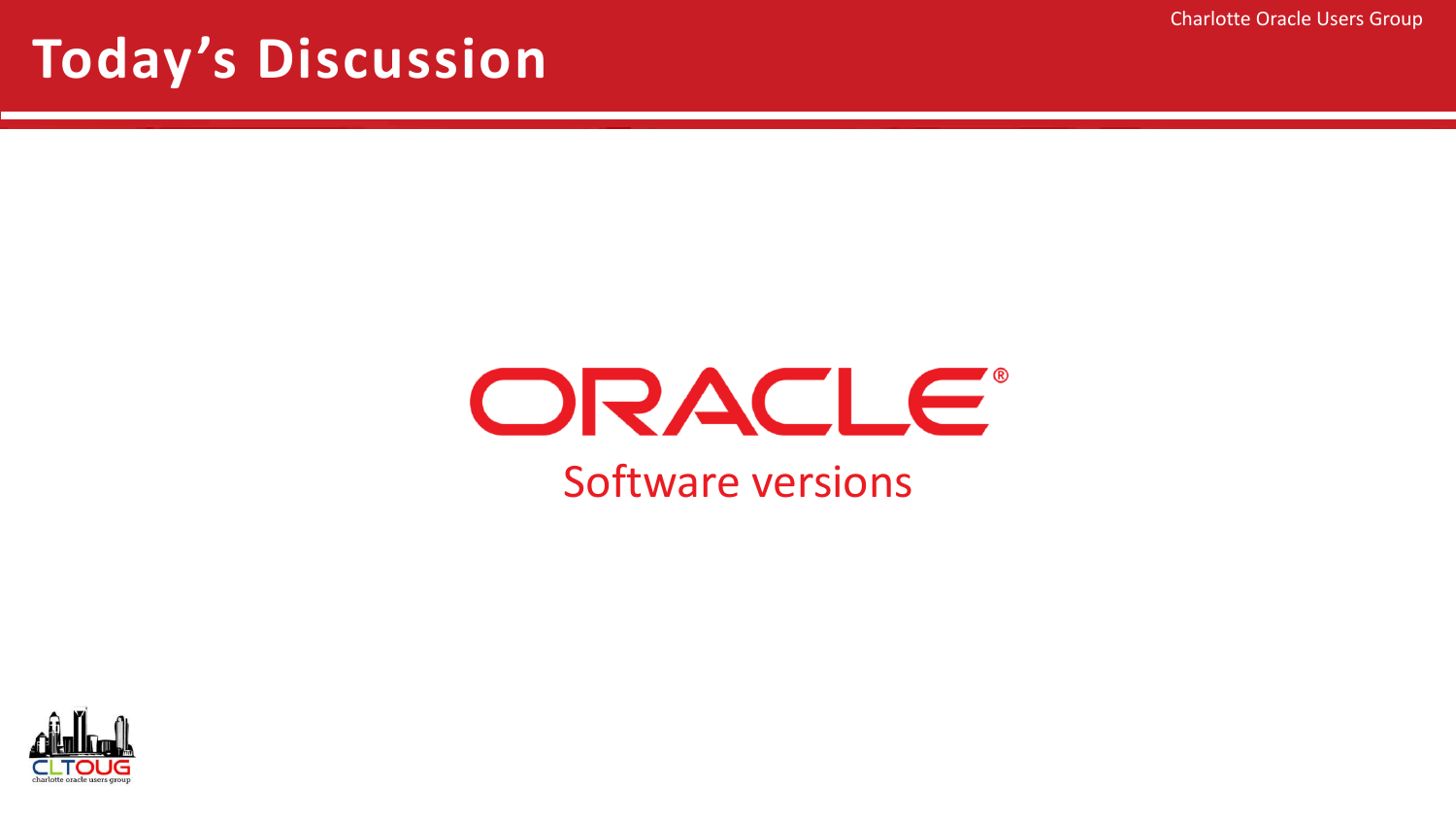## **Oracle Release Terms and Definitions**

- **GA** General Availability. The launch date of a new production release of a product.
- **ULA**  Unlimited License Agreement Customer pays a single up-front fee to get as many licenses as they want for a specified set of Oracle products over a fixed time frame.
	- Oracle often extends support option timelines for customers with ULAs.
- **Interim Release**  Initial release and patch set of an Oracle product.
- **Long Term Support Release**  The terminal patch set for an Oracle product. No new releases for this product will be offered by Oracle.
	- Terminal Patch Set The last patch set Oracle will provide for a release.
		- 12.1.0.2 is the terminal patch set for 12.1.
- **Market Driven Release**  Designed to extend the life of databases on Oracle Database 11g Release 2 (11g R2).

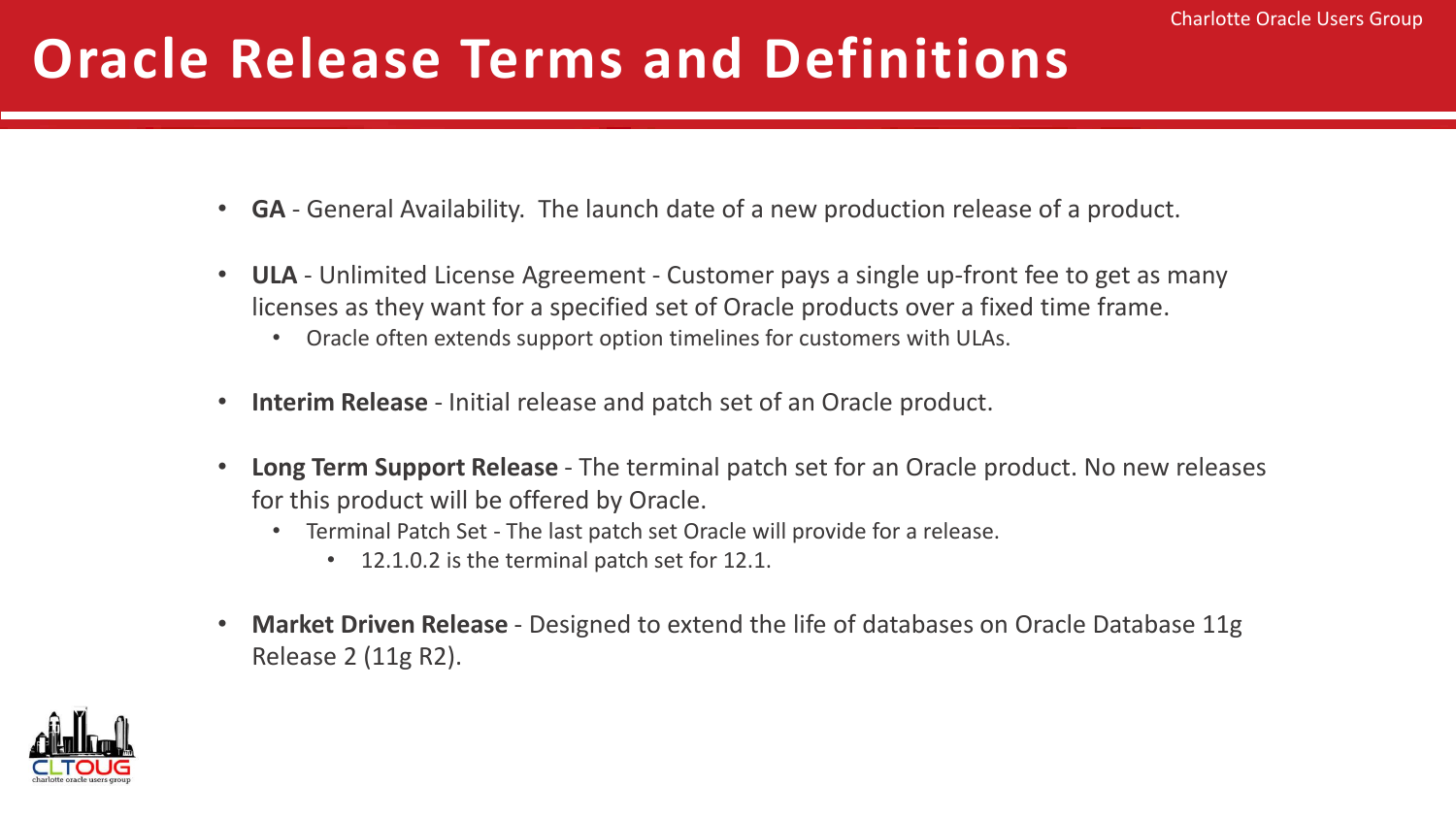Reserved for

future use

Increment

version

Release Update

## **Identifying Oracle DB Releases**



- Oracle DB Major Release Number
	- Major new software version
	- Oracle 11g, Oracle 12c
- Oracle DB Maintenance Release Number
	- Maintenance release
	- May include new features
	- Oracle 12c Release 1, Oracle 12c Release 2
- Oracle Application Server Release Number
	- Only applicable in earlier versions
- Oracle Database Patch Release Number
	- 12.1.0.1, 12.1.0.2
- Oracle Database Platform Patch
	- Platform specific release



18.1.0.1.0

version is released

Release

Update version

- 18c released in 2018 is database 12.2.0.2
- 19c is database 12.2.0.3
- 20c is in preview on Oracle Cloud
- Release Update Version

Major database

release version

- 18c and later Oracle Database Release Update
	- 18.3 is release update 3
- Before 18c maintenance release number
	- Oracle Database 12c release 1 (12.1)
- Release Update Revision
	- Revisions to release update
- Oracle DB Increment Version

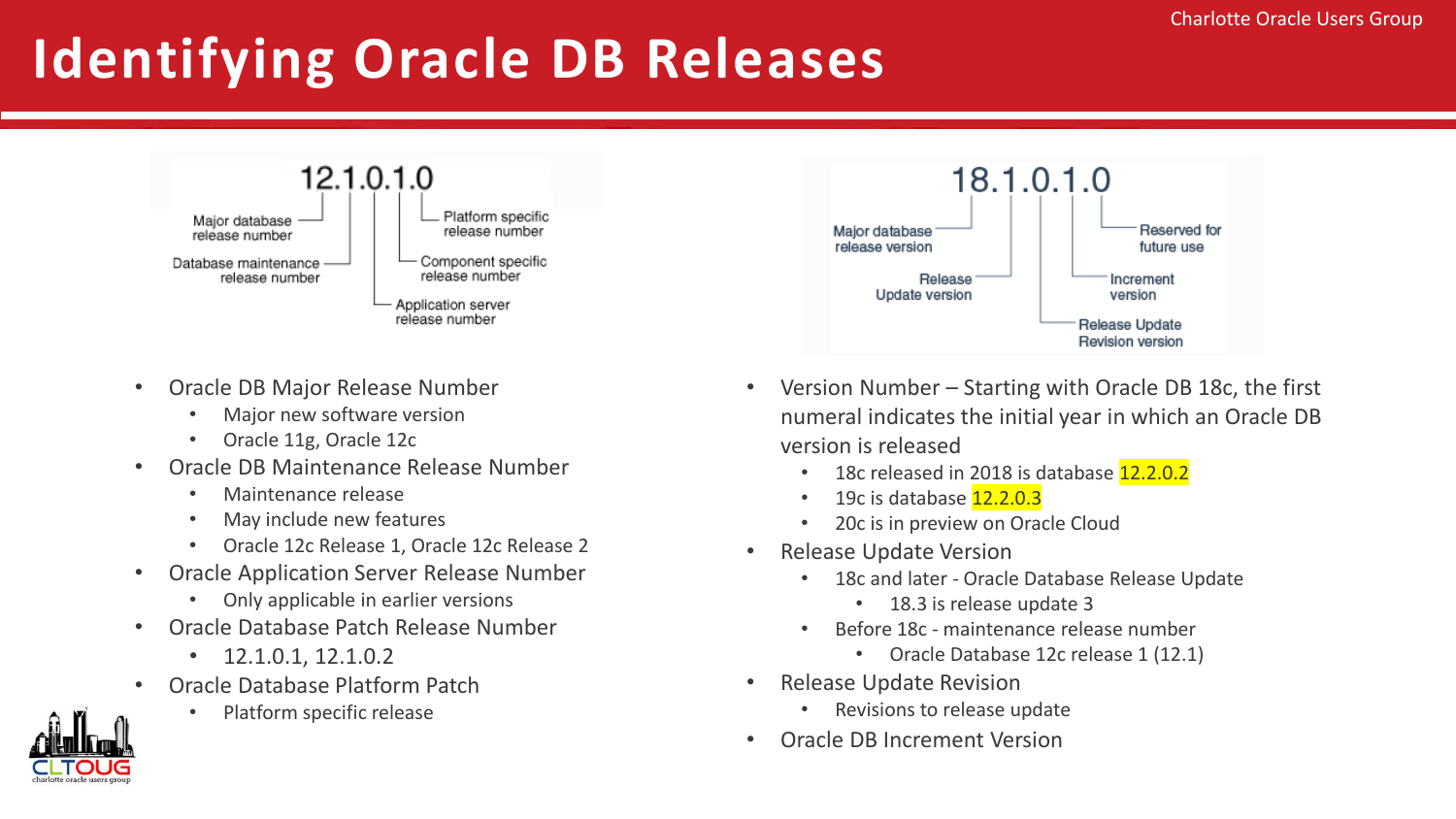#### **Support Option Cheat Sheet**

|                                                                            | <b>Premier Support</b>               | <b>Extended Support</b>     | <b>Sustaining Support</b> |
|----------------------------------------------------------------------------|--------------------------------------|-----------------------------|---------------------------|
| Major product and technology<br>releases                                   |                                      |                             |                           |
| 24x7 assistance with service<br>requests                                   | $\blacktriangledown$                 | ✓                           | $\boldsymbol{\sigma}$     |
| <b>Access to My Oracle Support</b><br>including Knowledge Base             | $ \mathbf{v} $                       | $ \boldsymbol{\checkmark} $ | $\checkmark$              |
| <b>Software updates</b>                                                    | $\boldsymbol{\omega}$                | $\boldsymbol{\mathcal{S}}$  | Pre-existing              |
| <b>Security alerts and updates</b>                                         | $\left( \mathbf{v}\right)$           | $\blacktriangledown$        | Pre-existing              |
| <b>Critical patch updates</b>                                              | $\blacktriangledown$                 | $\blacktriangledown$        | Pre-existing              |
| Tax, legal, and regulatory updates                                         | $\left( \mathbf{v}\right)$           | $ \boldsymbol{\checkmark} $ | Pre-existing              |
| <b>Upgrade tools and scripts</b>                                           | ✓                                    | $\checkmark$                | Pre-existing              |
| <b>Access to Platinum Services</b>                                         | $\left\vert \mathbf{v}\right\rangle$ | $\blacktriangledown$        |                           |
| <b>Certification with most existing</b><br><b>Oracle products/versions</b> | $\blacktriangledown$                 | $\boldsymbol{\mathcal{S}}$  | Pre-existing              |
| <b>Certification with most existing</b><br>third party products            | ✓                                    | $\blacktriangledown$        | Pre-existing              |
| <b>Certification with most new third</b><br>party products                 |                                      |                             |                           |



<https://www.oracle.com/support/lifetime-support/>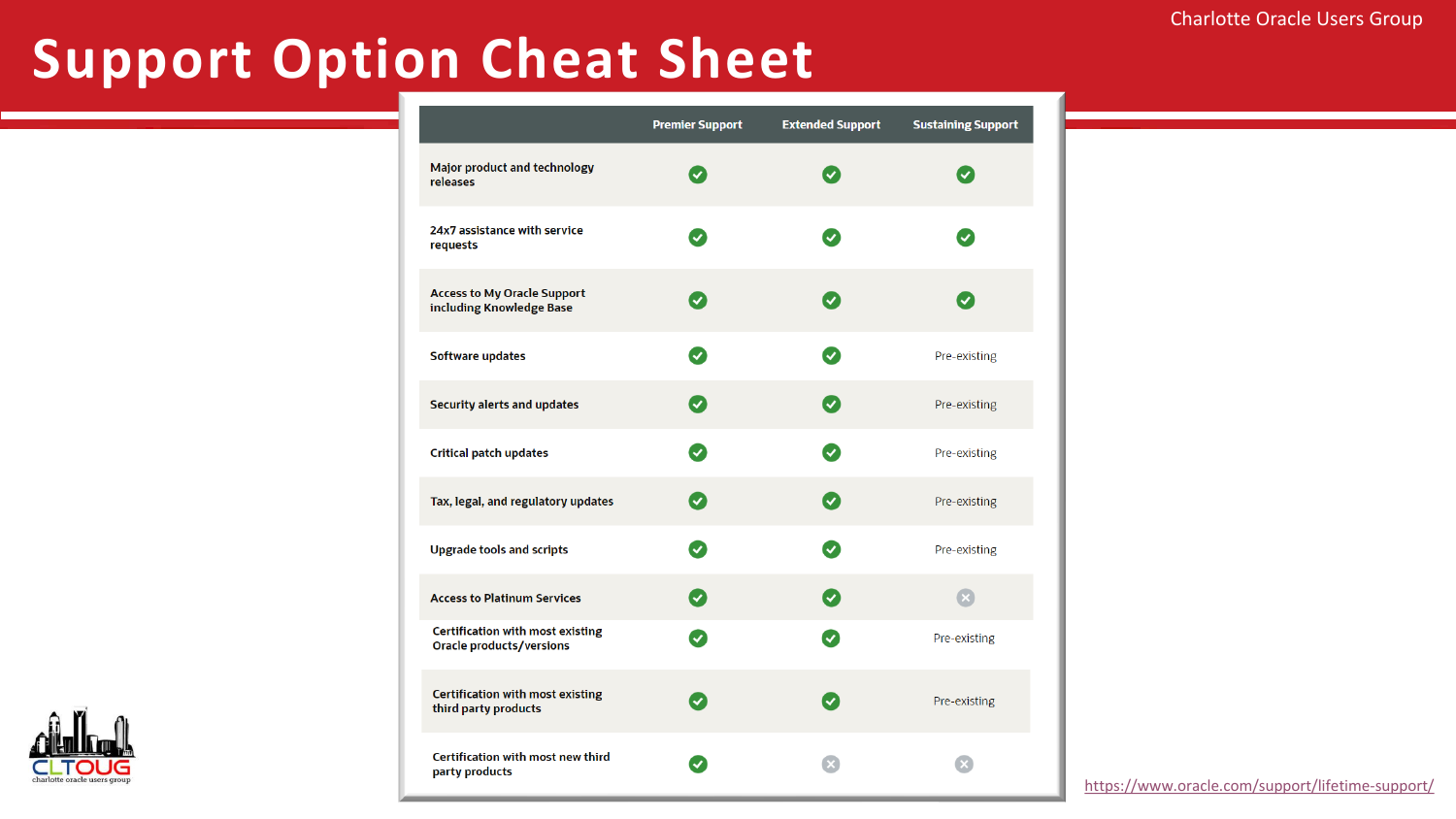## **Support Options**

#### Premier Support

Maintenance and support of your Oracle Database, Oracle Fusion Middleware, and Oracle Applications for five years from their general availability date.

- Major product and technology releases
- Technical support
- My Oracle Support
- Updates, fixes, security alerts, data fixes, and critical patch updates
- Tax, legal, and regulatory updates
- Upgrade scripts
- Certification with most new third-party products/versions
- Certification with most new Oracle products

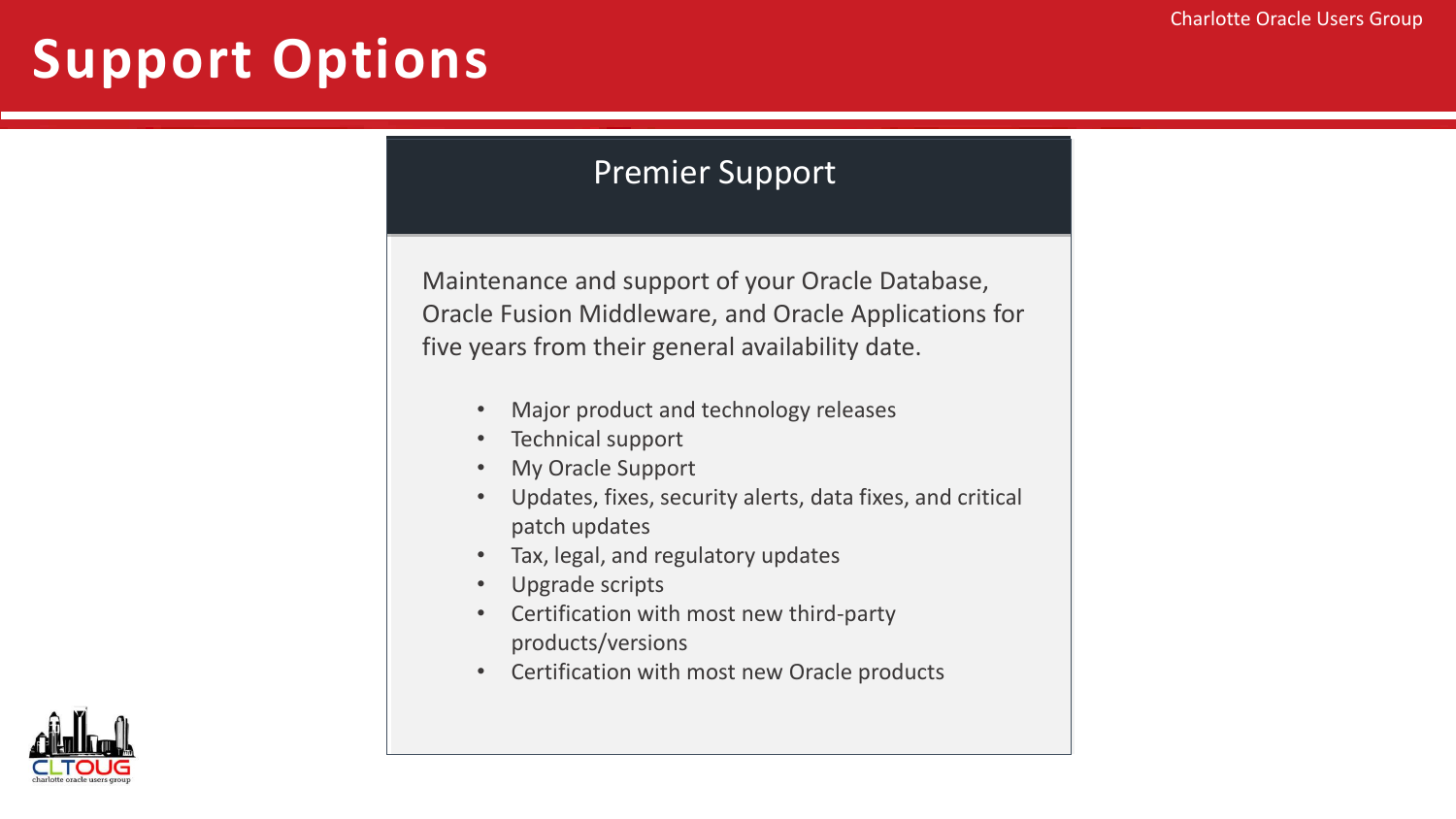## **Support Options**

#### Extended Support

Provides you with an extra three years of support for specific Oracle releases for an additional fee.

- Major product and technology releases
- Technical support
- My Oracle Support
- Updates, fixes, security alerts, data fixes, and critical patch updates
- Tax, legal, and regulatory updates
- Upgrade scripts
- Certification with most existing third-party products/versions
- Certification with most existing Oracle products

Extended Support may not include certification with some new third-party products/versions.

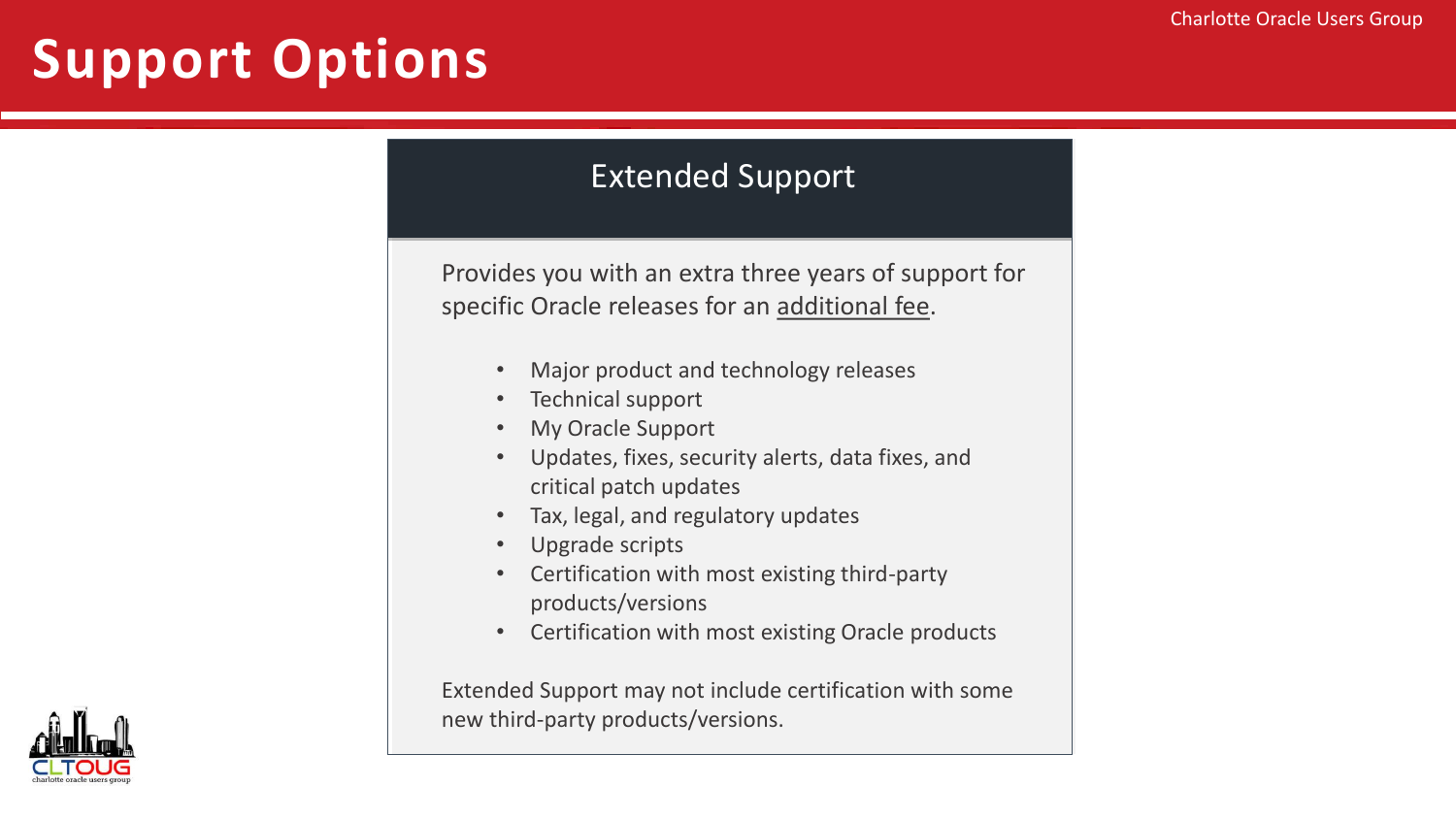## **Support Options**

#### Sustaining Support **Sustaining Support** Sustaining Support

When Premier Support expires, or you choose not to purchase Extended Support, or when Extended Support expires, Sustaining Support will be available for as long as you license your Oracle products.

- Major product and technology releases
- Technical support
- Access to My Oracle Support
- Fixes, updates, and critical patch updates created during the Premier Support stage
- Upgrade scripts created during the Premier Support stage

Sustaining Support does not include:

- New updates, fixes, security alerts, data fixes, and critical patch updates
- New tax, legal, and regulatory updates
- New upgrade scripts
- Certification with new third-party products/versions
- Certification with new Oracle products

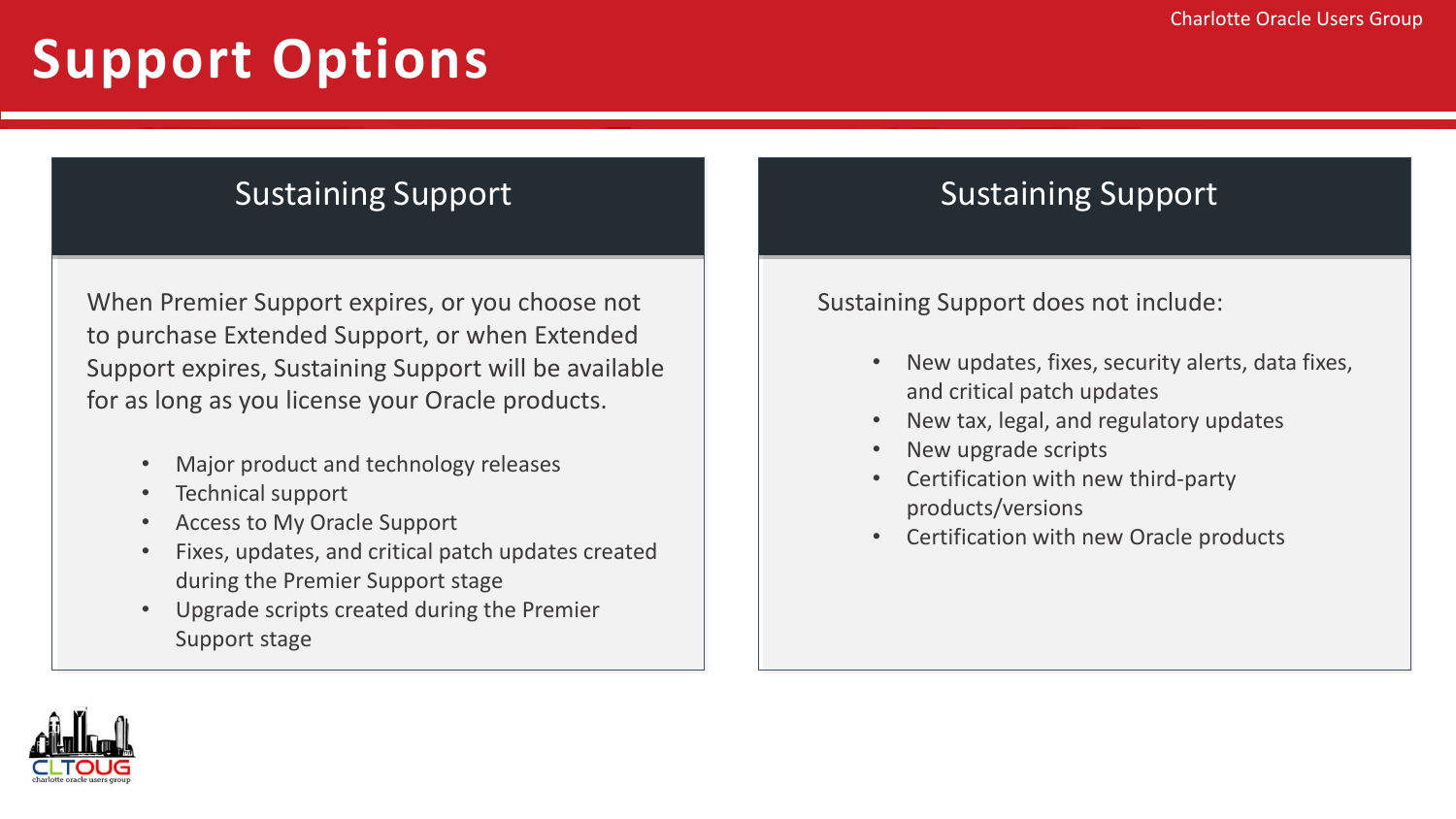## **11g Support Options**

#### Market Driven Support (11g)

Provides additional time and flexibility needed to make informed decisions about upgrading.

- Severity 1 Fixes or workarounds for newly discovered Severity 1 issues impacting production systems
- Security updates to address potential vulnerabilities and reduce downtime risks
- Upgrade planning workshop to assist in developing migration plans

Limited to version 11.2.0.4. Extension dates:

- Jan 2021 to Dec 2021
- Jan 2022 to Dec 2022

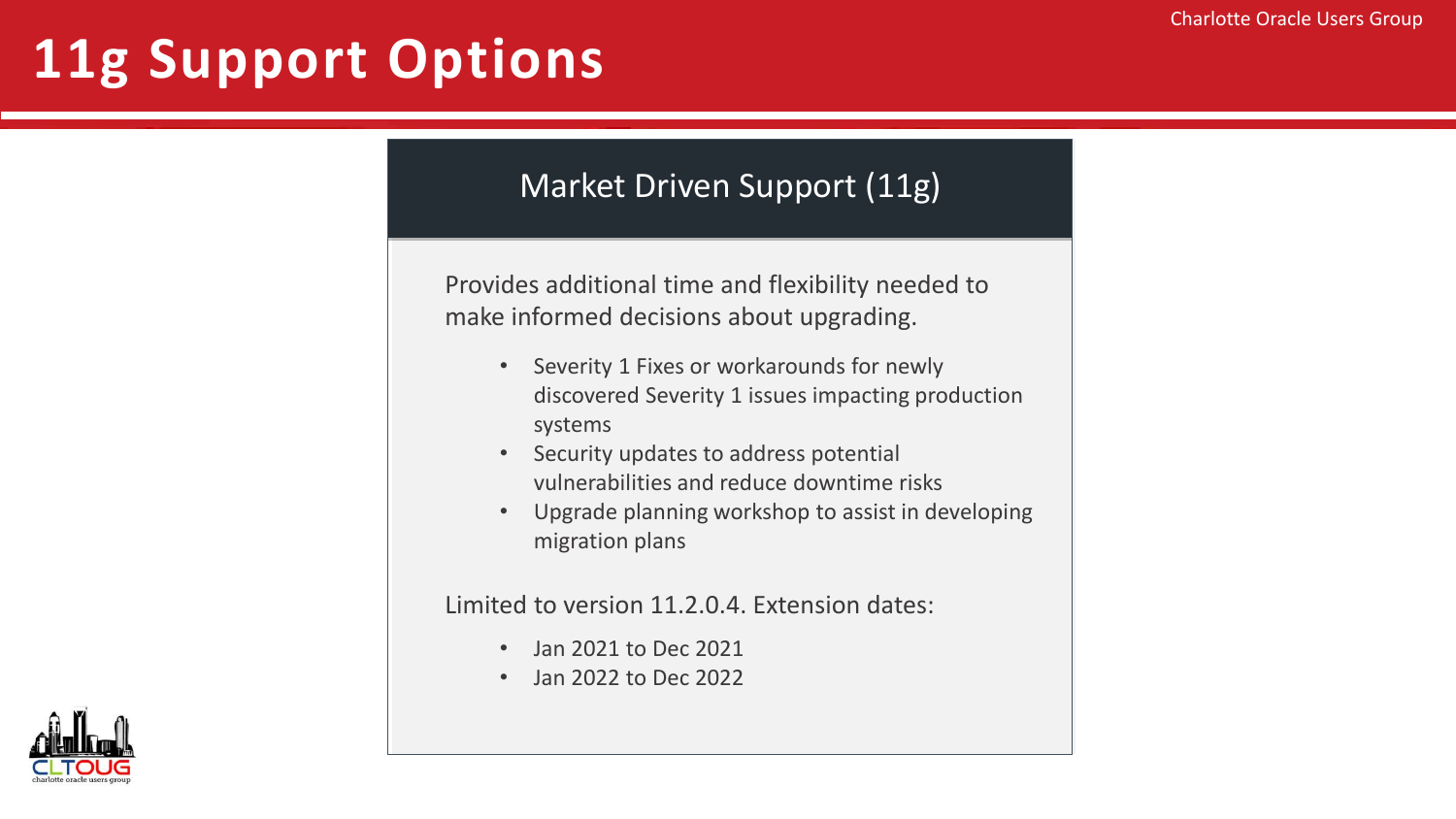#### **Support Dates**

Oracle licensing and support options change frequently. In addition, Oracle often provides different support options and end dates based on the platforms and operating systems its software is running on.

If you don't want to be surprised – access the Oracle licensing policies page:

<https://www.oracle.com/support/policies.html>



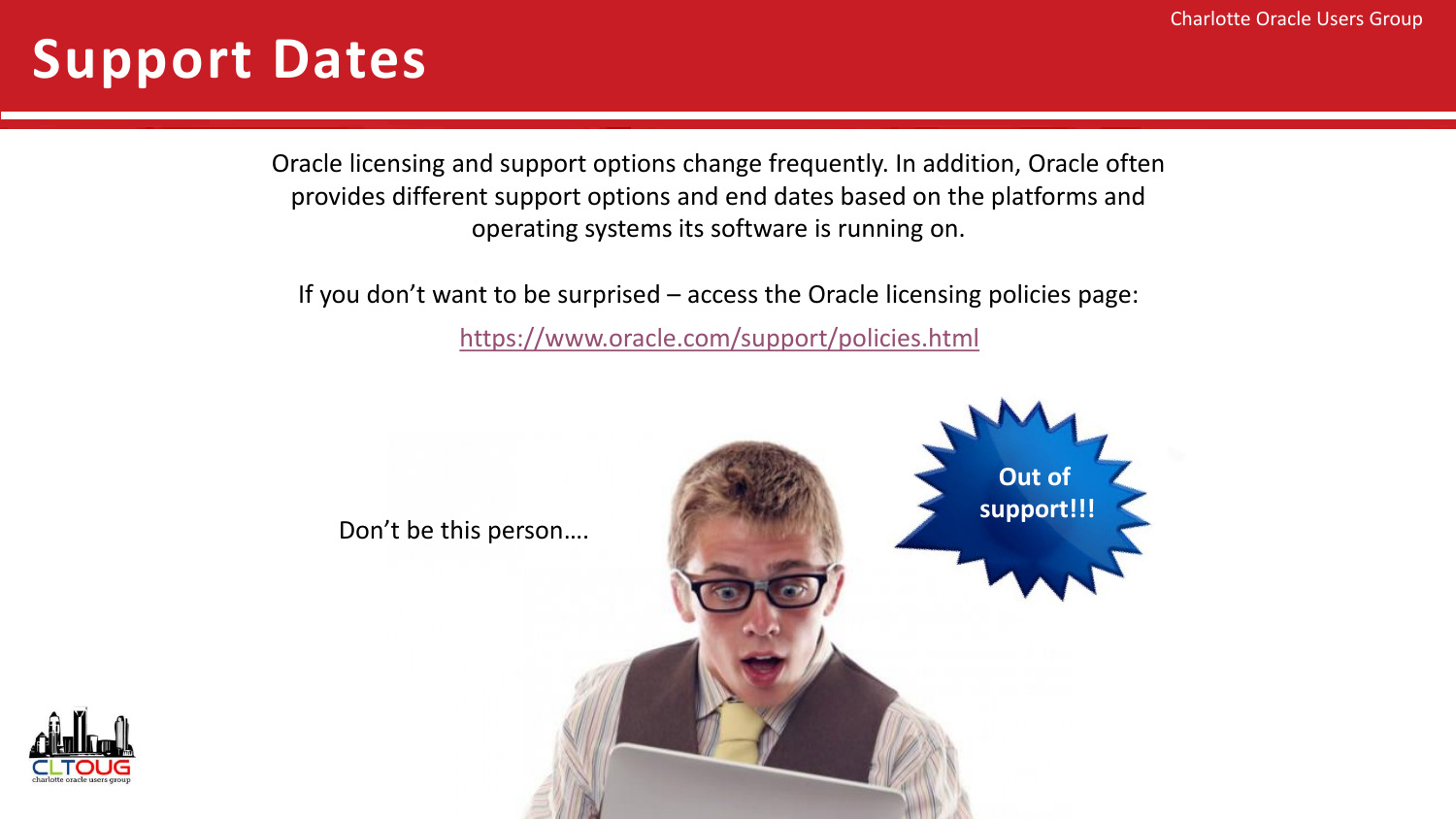#### **DB Support Dates**

| <b>Version</b>  | <b>Support End Date</b>       | <b>Extended Support End</b><br><b>Date</b> | <b>Notes</b>                                                                                                                                                                |
|-----------------|-------------------------------|--------------------------------------------|-----------------------------------------------------------------------------------------------------------------------------------------------------------------------------|
| 19 <sub>c</sub> | March 31, 2023                | March 31, 2026                             | Long-Term Release. Without paid extended support,<br>patching is only available through Mar 31, 2023.                                                                       |
| 18 <sub>c</sub> | June 08, 2021 - see notes     | Not eligible for extended<br>support       | Oracle is only providing patching and error correction<br>until the support end date. No other support will be<br>provided.                                                 |
| 12.2.0.1        | November 20, 2020 - see notes | Not eligible for extended<br>support       | Oracle is only providing patching and error correction<br>until the support end date. Limited error correction (Sev<br>1 and Security) is available through March 31, 2022. |
| 12.1.0.2        | July 31, 2018                 | July 31, 2022 – see notes                  | Oracle is waiving Extended Support fees for EBS clients.<br>See Doc ID 2522948.1.                                                                                           |
| 11.2.0.4        | January 31, 2015              | December 31, 2020                          | Market Driven support begins January 2021 and ends<br>December 2022.                                                                                                        |

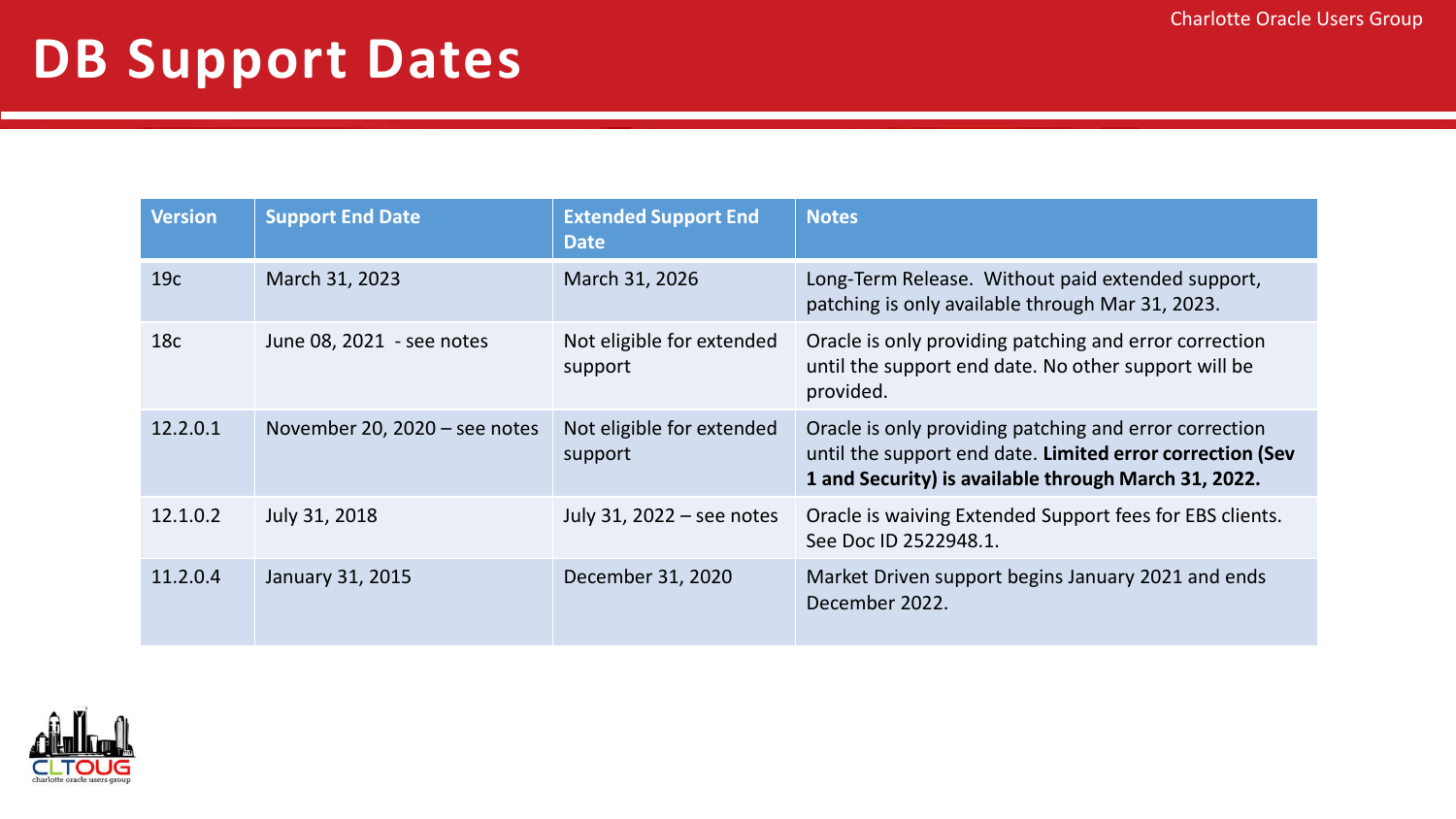#### **EBS Support Dates**

| <b>Version</b> | <b>Support End Date</b>           | <b>Extended Support End</b><br><b>Date</b>         | <b>Notes</b>                                                                                                                                                                            |
|----------------|-----------------------------------|----------------------------------------------------|-----------------------------------------------------------------------------------------------------------------------------------------------------------------------------------------|
| 12.2           | At least through December<br>2030 | <b>TBD</b>                                         |                                                                                                                                                                                         |
| 12.1           | December 2021                     | Not eligible for extended<br>$support - see notes$ | Extended Support removed due to Premier Support end<br>date extension.                                                                                                                  |
| 12.0           |                                   |                                                    | Sustaining Support only.                                                                                                                                                                |
| 11.5.10        | See notes                         |                                                    | Sustaining Support and Oracle is providing the following<br>special support options: new fixes for severity 1 issues,<br>security updates and US Form 1099s until December 31,<br>2020. |

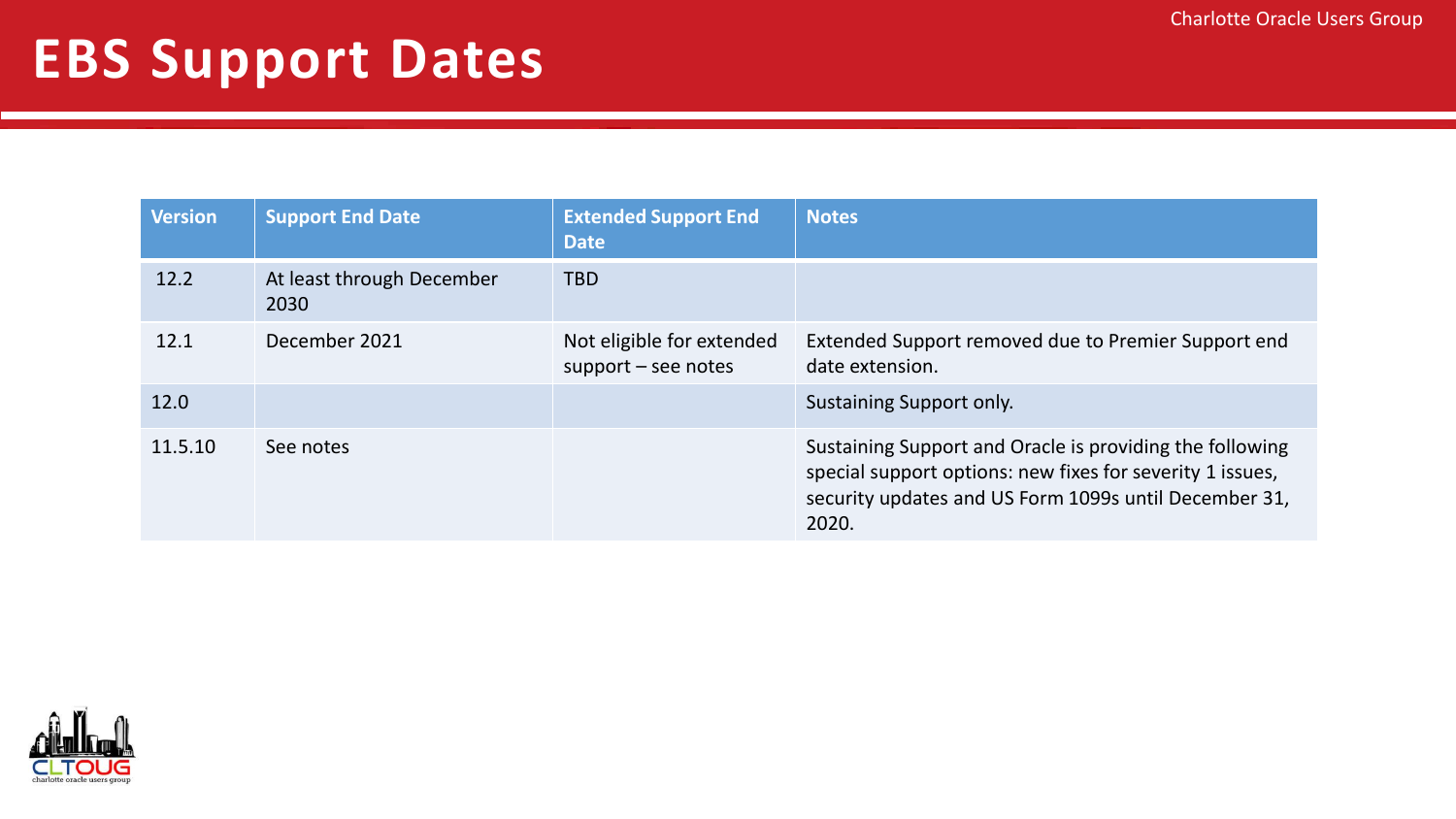#### **Java SE Support Dates**

LTS = Long Term Release

| <b>Version</b> | <b>Support End Date</b> | <b>Extended Support End</b><br><b>Date</b> | <b>Notes</b>                                                                               |
|----------------|-------------------------|--------------------------------------------|--------------------------------------------------------------------------------------------|
| $\overline{7}$ | <b>July 2019</b>        | July 2022 - see notes                      | Extended Support fee will be waived for the period June<br>2019 - July 2022 for Java SE 7. |
| 8              | <b>March 2022</b>       | December 2030                              | Java FX support until March 2022.                                                          |
| 9 (non-LTS)    | <b>March 2018</b>       | Not available                              |                                                                                            |
| $10$ (non-LTS) | September 2018          | Not available                              |                                                                                            |
| 11 (LTS)       | September 2023          | September 2026                             |                                                                                            |
| 12 (non-LTS)   | September 2019          | Not available                              |                                                                                            |
| 13 (non-LTS)   | <b>March 2020</b>       | Not available                              |                                                                                            |
| 14 (non-LTS)   | September 2020          | Not available                              |                                                                                            |
| $15$ (non-LTS) | <b>March 2021</b>       | Not available                              |                                                                                            |

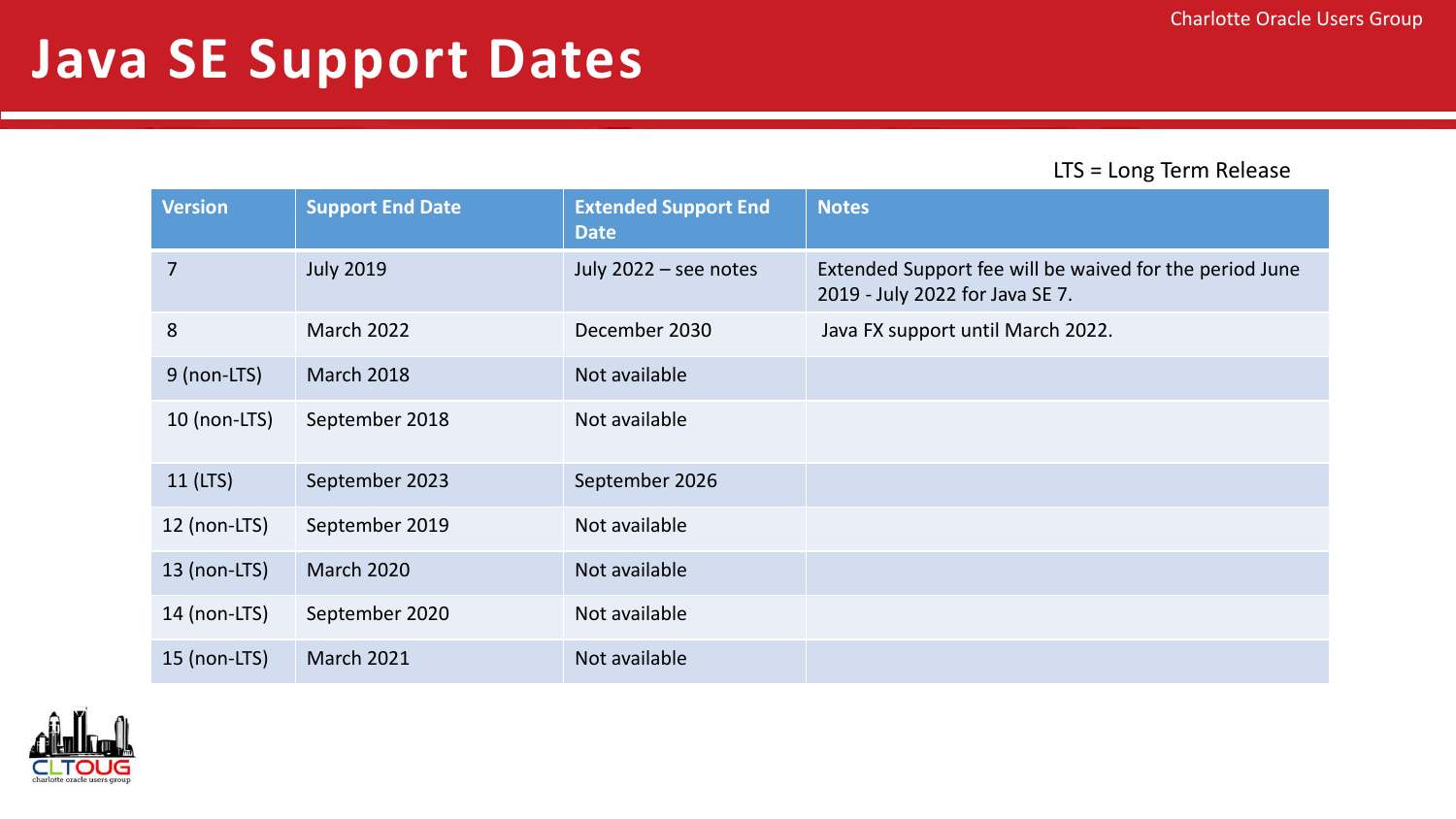## **Release details available on MOS**

See these support documents:

- **Release Update Introduction and FAQ (Doc ID 2285040.1)**
- **Patch Set Updates for Oracle Products (Doc ID 854428.1)**
- **Release Schedule of Current Database Releases (Doc ID 742060.1)**
- **Oracle Database (RDBMS) Releases Support Status Summary (Doc ID 161818.1)**
- **Database Server Upgrade/Downgrade Compatibility Matrix (Doc ID 551141.1)**
- **Oracle E-Business Suite Release 12.2 Information Center (Doc ID 1581299.1)**
- **Oracle E-Business Suite Release 12.1 Information Center (Doc ID 806593.1)**

**Oracle RDBMS 20c (in preview)**

<https://blogs.oracle.com/database/ga-of-oracle-database-20c-preview-release-v2>